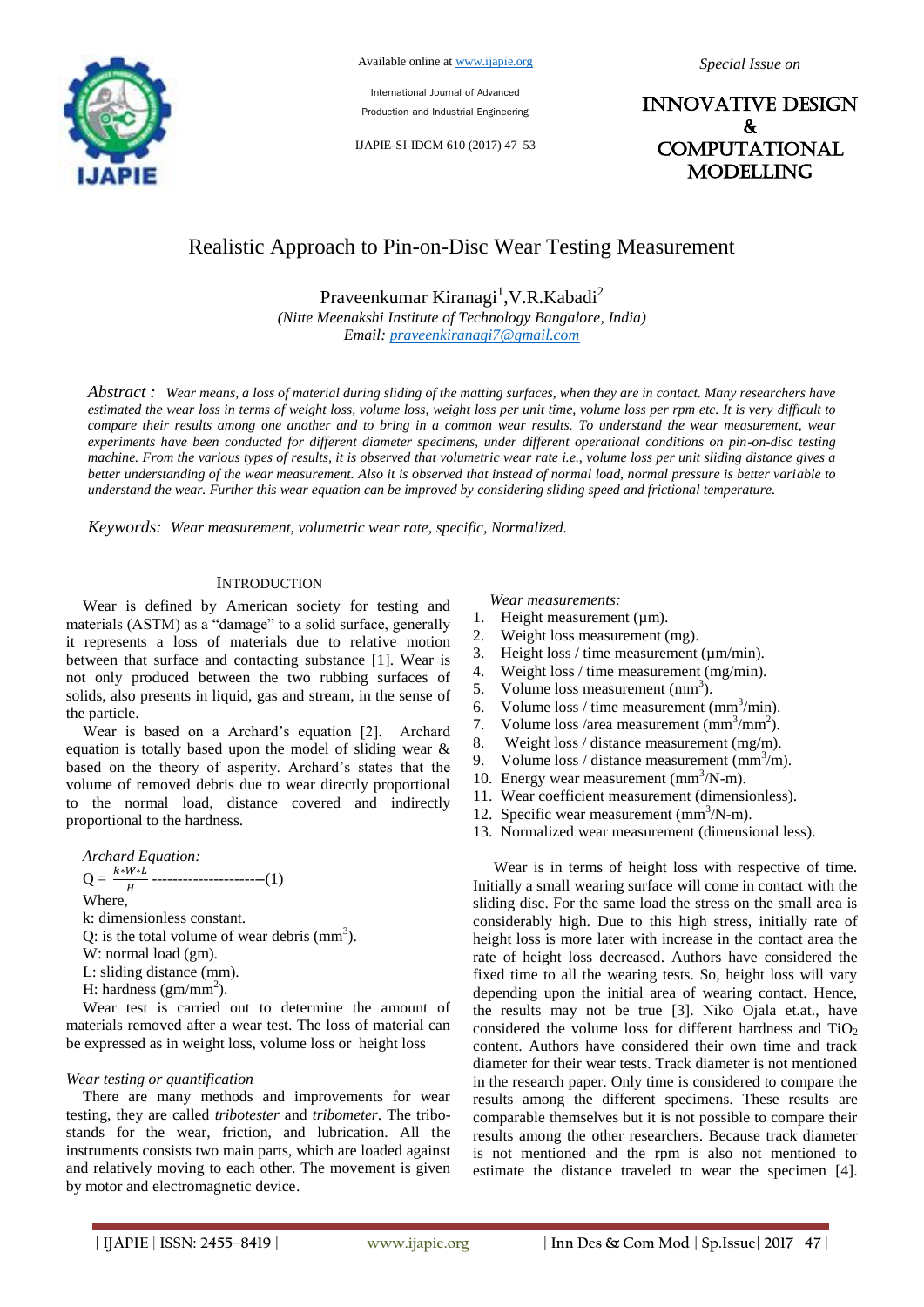L.J.Yang has conducted experiments on pin on disc for the speed of 4.58 m/s, track radius of 87.7 mm at a constant 500 rpm and measured the weight and estimated the volume loss for the constant load of 7.5 Kg. Actually wear loss is nothing but volume loss per unit sliding distance. From his data it is possible to estimate the volume loss per unit sliding distance hence; his results can be compared with the other researchers. Author has also estimated the values of wear coefficient "K". Wear coefficient K is directly proportional to volume loss and hardness of the specimen but inversely proportional to normal load and sliding distance. For the same operational conditions with increase in sliding distance the values of wear coefficient decreases [5]. T.Sudaprasert has considered gm/s as a wear rate but has not mentioned the distance covered during the wear. Weight loss can be converted into volume loss by considering its density. But to convert the time into distance, author has not mentioned the distance cover therefore these results are not useful to other researchers [6]. M.M.Stack & K.Chi have studied his wear test by considering the mass loss per unit hour with the speed. Authors have selected four speeds and ran the test for one hour. It is known that with increasing in the speed the distance covered per hour will be more. Hence, the wear rate is not an appropriate to considered for comparison. But they have not mentioned the track diameter hence it puts the readers in confusion [7]. S.F.Wayne & S.L.Rice The authors have considered weight loss for the sliding speed of 1 m/s for 100 cycles, Authors have considered the weight loss as a wear rate. Authors have selected two speeds but maintained the number of cycles same. Hence, this will not give the clear picture of the wear rate [8]. R.Ward has considered equilibrium wear rate (gm/cm), with respect to load (gms), he has considered gm/cm to estimate the wear. It is possible to compare his results with other researchers by converting gm into volume loss by considering the density of the material [9]. F.Garnhm & J.H.Beynon have considered  $gm/m<sup>3</sup>$  as a wear rate hence this type of wear rate is not useful to common researchers, and it has no scope for future reports [10]. P.Clayton has considered height loss with respect to rpm, in his research paper has not mentioned the track diameter, hence it is not possible to estimate the volumetric wear rate [11].

Many researchers have considered their own wear measurements, some of them it is possible to convert into volume loss per unit sliding distance. Some of them are not possible because not availability of detailed parameters of operation conditions. Some of them are not at all possible to convert it into volumetric wear rate.

Hence it is required to follow a generalised common wear rate, for the research work so as to compare their results with other researchers to understand the matter. The main objective of this paper is to understand the realistic approach to pin-on-disc wear measurement .

## EXPERIMENTAL PROCEDURE

The wear tests were carried out on pin-on-disc apparatus (DUCOM TR-20LE, model, India). The test–specimens were used as a ASTM standard of Diameter  $\emptyset$  6 mm &  $\emptyset$  10

mm and length of 30 mm to 35 mm, which is called as a G99. Then initial and final weight of the each specimen noted before and after the wear test respectively. After the wear test, weight loss is estimated for the further calculations. During the wear test, height measurement, frictional force and coefficient of frictional were observed [12].

*Fixed Variables:* Material: Aluminium 6063 grade, Track diameter : Ø 130 mm, Sliding distance: 2500 m, Density of the Al :  $p=2.68$  gm/cm<sup>3</sup>. Variables: Specimen size :  $\dot{\emptyset}$  6 mm & Ø 10 mm, Load: 0.5, 1.0, 1.5, 2.0 & 2.5 Kg, Speed: 0.5, 1.0, 2.0, 3.0 & 4.0 m/s

#### *Estimation of time for 0.5m/s speed.*

Time= $82.60 \approx 83$ min.

# WEAR RATE FORMULAE

1. Linear wear rate (µm/m).

 $K1 =$  [thickness of layer removed] / [sliding distance].

2. Volumetric wear rate  $\text{(mm}^3/\text{m})$ .

 $Kv=$  [height loss  $*$  cross section area of the pin] / [sliding] distance].

Kv= [weight loss / density] / [sliding distance]

3. Wear coefficient (dimensional less).

V=kWL / H

k=[volume of the material removed\* hardness] / [load applied\*sliding distance].

4. Specific wear rate  $\text{(mm}^3/\text{N-m})$ .

W<sub>S</sub> [volume of material removed] / [ normal load  $*$ sliding distance]

5. Energy wear rate  $\text{(mm}^3/\text{N-m})$ .

Ke= [volume of layer removed] / [work of friction].

6. Volume  $\cos{(mm^3)}$ .

 $V =$  [weight loss] / [density of the material].

7. Normalized wear rate (dimensional less).

Wn= [volume loss] / [sliding distance \* cross section area].

#### RESULTS AND DISCUSSION

Many researchers have measured the wear in different ways like weight loss per unit time, weight loss per unit distance, volume loss per unit time, volume loss per unit sliding distance, height loss per unit time, height loss per unit sliding distance, weight loss per unit rpm, volume loss per unit rpm, height loss per unit rpm like this. So it is very difficult to understand their results and also it is almost impossible to compare their results with the other researches.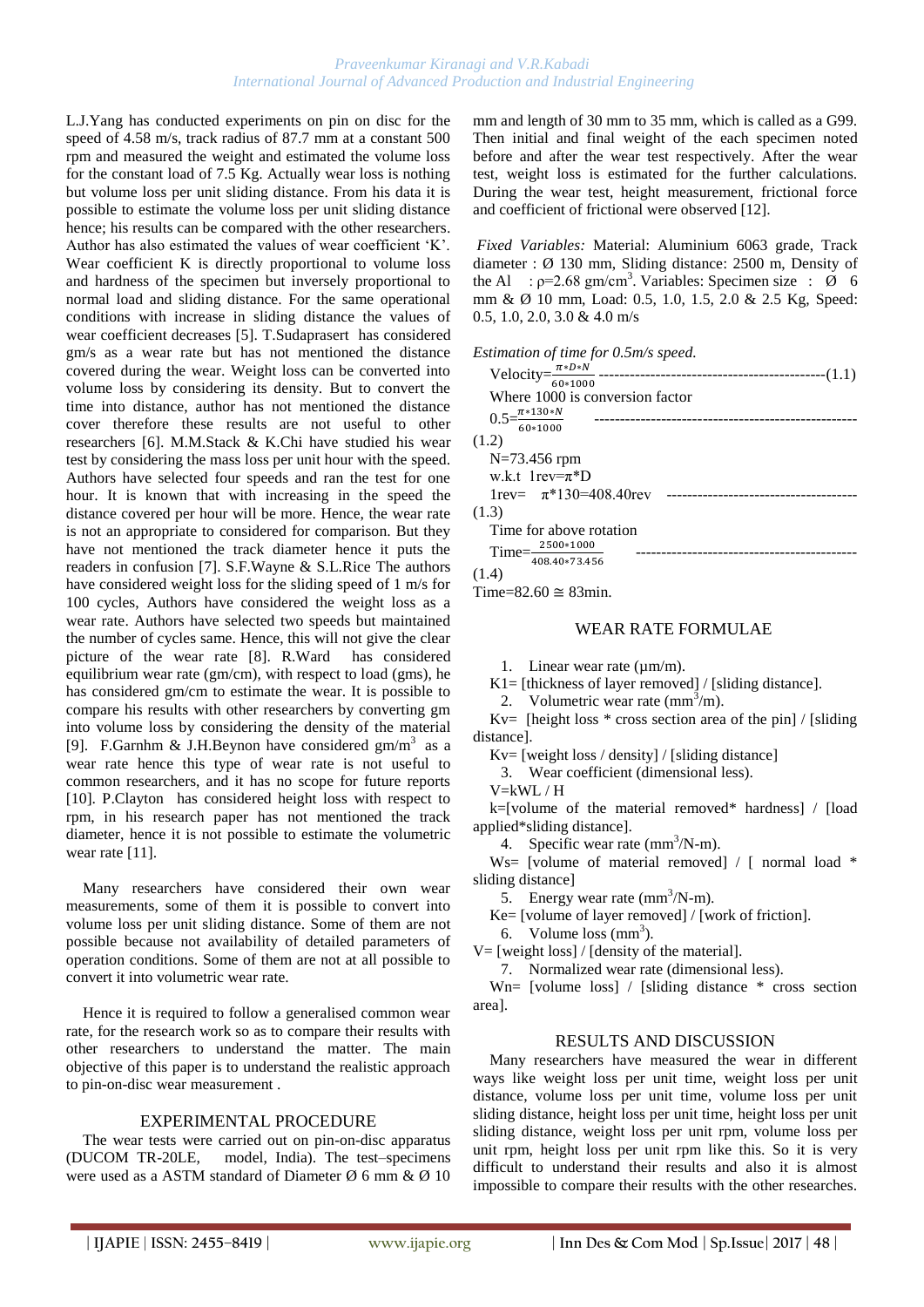So it is very essential to make a one standard measurement, so that it should be easy to understand and possible comparable with the other researchers results.

So wear is nothing but the loss of material per unit sliding distance. Because as per Archard"s wear equation

Volume loss(mm<sup>3</sup>) 
$$
\alpha
$$
  
*Normal Load(N)/(L)\*Sliding distance(m)/(D)*  
Hardness of the wearing surface( $\frac{N}{mn^2}$ )/(H) (1.5)

$$
V\,\alpha\,\frac{L*D}{H}\text{---}(1.6)
$$

$$
V = \frac{k * L * D}{H} - (1.7)
$$

Where k is wear coefficient which is dimensionless.

Archard"s has defined this equation on the basis of the volume loss. But many researchers have considered the weight loss method for their research work

From the below figure 4.1 it can be said as, if the height loss of the material under same operation conditions for different density material is same then if weight is considered, weight loss is more for higher density material and weight loss is less for low density material. Even though, the volume loss is same for two materials. Because the cross sectional and height loss is same for two materials. Hence, it is better to consider the volume loss method for research work.



## Fig. 4.1 Densities of a material

Usually wear test will be conducted on Pin-on-Disc wear testing machine. While conducting the wear test, track diameter on the disc, rpm of the disc and normal load will be selected to conduct the wear test. Many researchers have considered the rpm as a specific sliding speed for their research work and discussed upon the rpm itself. Rpm is the revolution per minute. If the track diameter is small then sliding distance per unit time is low whereas if the track diameter is more then sliding distance is more for a particular fixed rpm.

$$
V = \frac{\pi * D * N}{1000} \dots (1.8)
$$

 $v$  – speed (m/minute).

$$
D - \text{Track diameter (mm)}
$$
.

N – rpm (Revolution per time).

1000 – Conversion factor to convert mm into meter.

Speed is a function of rpm and track diameter. If the track diameter is less then more rpm is required for the same speed. Whereas if the track diameter is more, then low rpm is required of the same speed. Hence, rpm (N) should not be considered but speed (v) should be considered for the research work.

Many researchers have considered height loss for their research work. During wearing initially specimen will not completely contact with the sliding disc. Initially it is a point contact then later slowly as specimen wear"s, increase in surface contact takes place then later almost 100% apparent contact wear takes place.

While conducting the experiments rpm, time and track distance will be adjusted before start the experiment. Many researchers discussed their results on the basis of the time. If the track distance and rpm not decided properly then it is of no use to discuss with time factor. Because for same time if the track diameter is low then sliding distance is less for same time and if the track diameter is high then sliding distance is more for the same time. Hence time factor should not be considered for the research work and it is not possible to compare their results with the other researcher"s results.

Hence, before start the experiment, sliding distance, speed and normal load should be selected. To cover the selected fixed sliding distance time should be estimated. Before that track diameter and rpm should be estimated.

For a particular speed, for a fixed track diameter D, rpm will be estimated using the below mentioned formulae

v = ---------------------------(1.9)

Then the track diameter should be selected. If the speed and track diameter are fixed then estimate the rpm.

N = -----------------------(2)

 $\pi * D$ <br>After estimating the N, time to be estimated for selected sliding distance.

For one revolution  $\pi * D$  distance will be covered. For one minute N  $* \pi * D$  distance will be covered, so to cover the selected total distance.

Time (Min) = Distance to be covered /  $(N^* \pi^* D)$  --(2.1) Experiments should be conducted for this time to cover the required distance. For different sliding speeds the time will change to cover the same distance. With raise in the sliding speed the time required to cover the same distance is lessening

During wearing, initially a small portion of the specimen will come in touch with the sliding disc. Later slowly the area of contact will increase with the sliding distance. Hence initially due to low contact area for a fixed normal load the stress is high. Hence the wear loss in height is more. With increase in contact area the wear loss in height is decreased. Once the almost 100% apparent contact will come then the steady state wear will occurs. During this time the slope of the curve is almost the constant as shown in figure 4.2, & 4.3.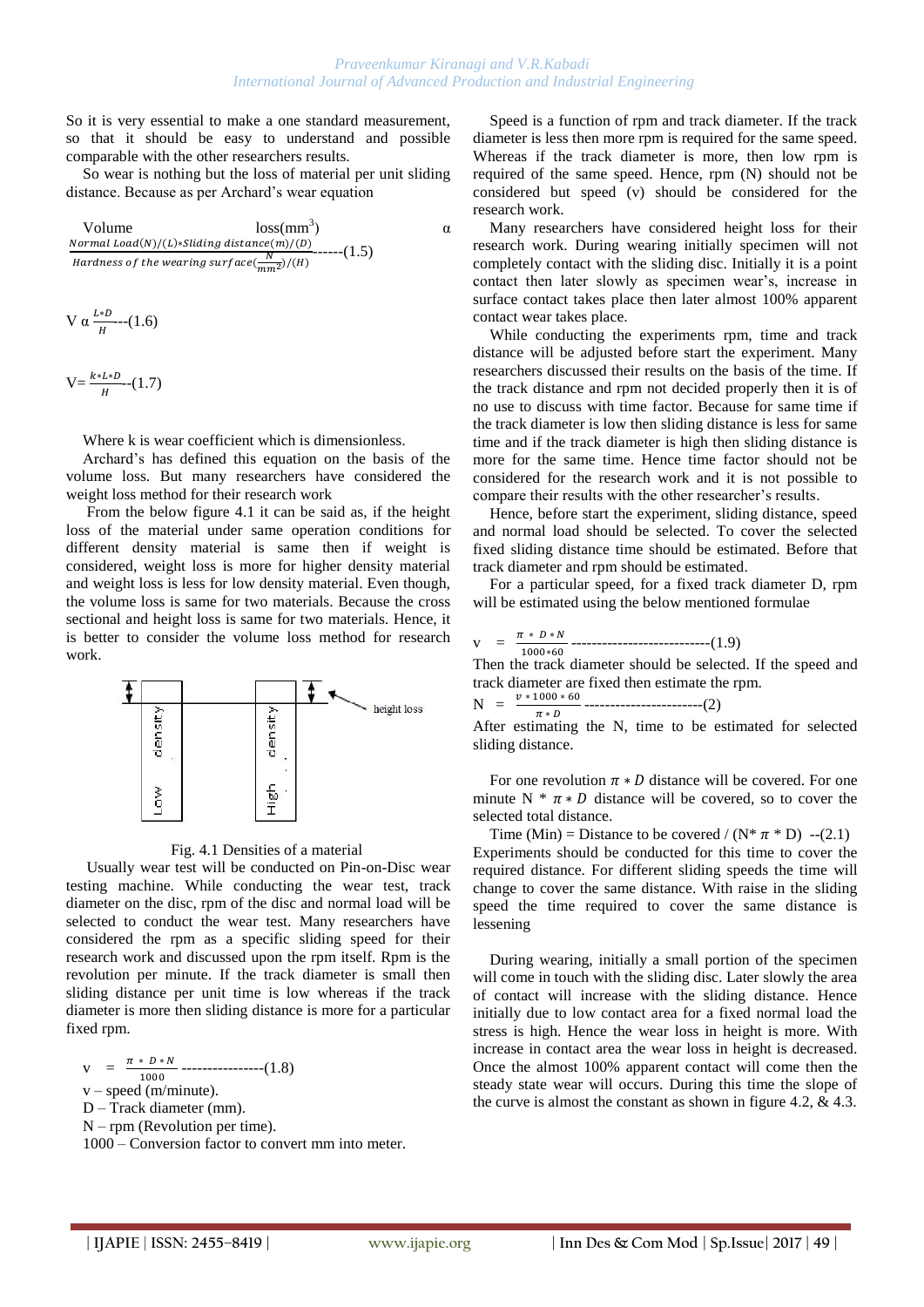

Fig. 4.2 Position of the pin during wearing.



Fig. 4.3 Effect of time on height loss of the wearing pin.

Hence wear rate is to be estimated during this period. The wear rate is height loss per unit time. Then the time should be converted in terms of distance. Then this height loss will be converted into volume loss by multiplying with the cross sectional area of the specimen. Hence, wear rate can be estimated in terms of volume loss per unit sliding distance.

Height loss measurement: Usually almost all researchers have considered the height loss method for their research work. During pin on disc wear testing, initially the pin is in not almost apparent contact with the sliding disc. This is called running in wear. During running in wear the wearing surface of the pin goes on increases till it reaches almost 100% apparent contact area of the pin. Once the almost 100% apparent contact area occurs, then the height loss will almost in the same slope and this is called the steady state wear. So, the height loss should be considered during the steady state only.

Hence, volume loss should be considered for the estimation of the wear rate.

### A. Volumetric Wear Rate



Fig. 4.4 Different wearing size pins.



Fig. 4.5 Effect of Pressure and Speed on Volumetric wear rate for 6 & 10 mm diameter specimens.

Volumetric wear rate is volume loss per unit sliding distance; volume loss is the more appropriate one than weight loss. Sliding distance is more appropriate one than time and rpm. Hence volumetric wear rate is better than all wear measurements. The Archard equation, that is volume loss provides an array of magnitude for estimation and is true estimation of wear.

The normal load will be applied on specimen and during the wear. Even though the load is same on the different cross sectional area of the specimen, then the corresponding pressure on each specimen varies. As the diameter of the pin decreases, the normal pressure on the wearing surface increases. Hence, it is better to consider the normal pressure than the normal weight. As shown in above fig  $4.4 \& 4.5$ .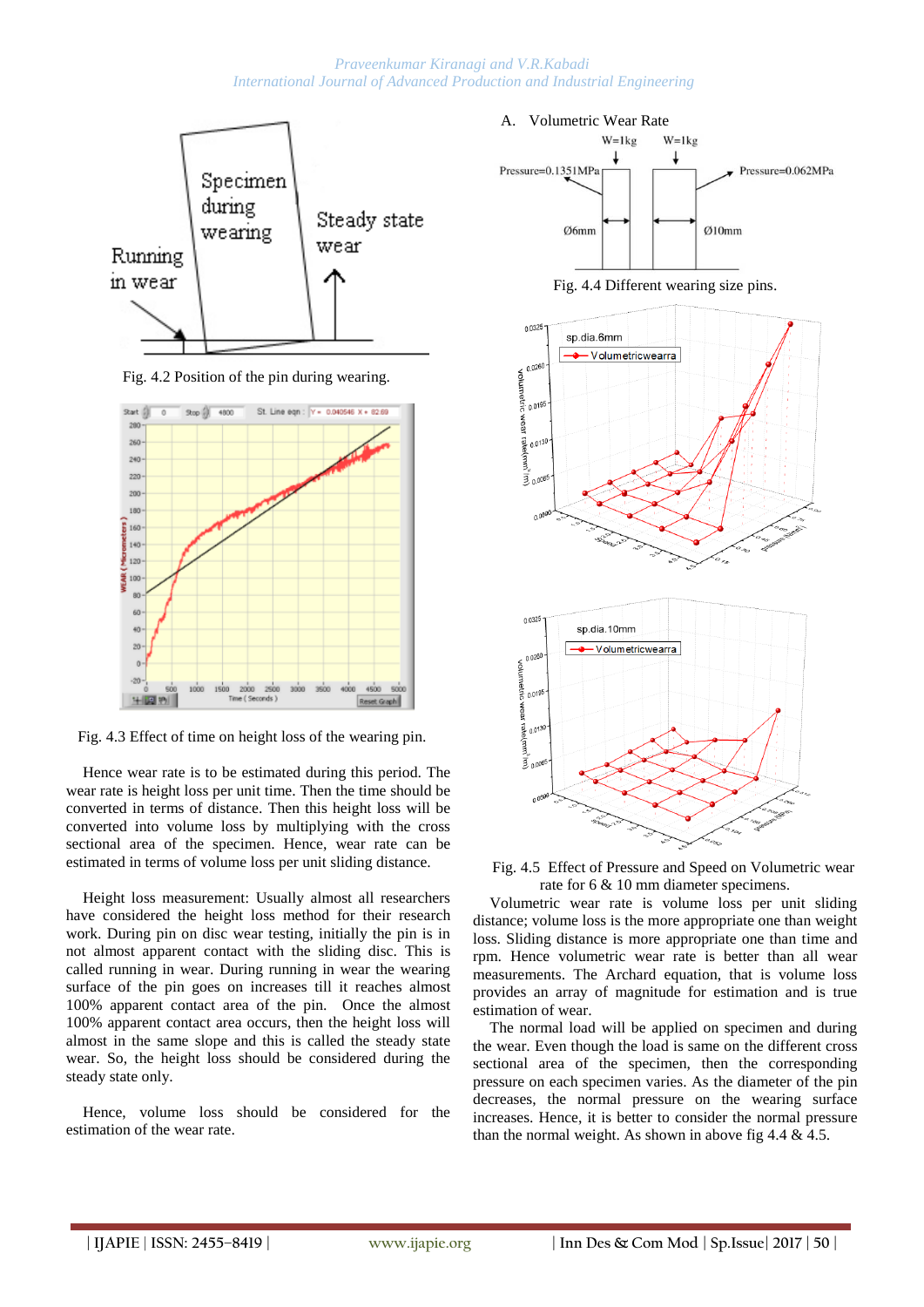# B. Specific Wear Rate



effect is prominent at the wearing surface. So, wearing face becomes hard due to work hardening. Hence, as per Archard"s wear law, the volume loss is inversely proportional to hardness. Hence, volumetric wear rate is reduced with increase in the operational conditions.

| Load(X)        | Volume  | Volumetri   | Specific         |
|----------------|---------|-------------|------------------|
|                | loss(Y) | c wear rate | <b>Wear Rate</b> |
| kg             | mm      | $mm^3/m$    | $m^3/Nm$         |
|                | 10      | 0.004       | 0.004            |
| $\mathfrak{D}$ | 20      | 0.008       | 0.004            |
| 3              | 30      | 0.012       | 0.004            |
|                | 40      | 0.016       | 0.004            |
|                | 50      | 0.02        | 0.004            |
|                | 60      | 0.024       | 0.004            |

Table.4.1 Estimation of specific wear rate.



Fig.4.6 Effect of Load and speed on Specific wear rate for 6 & 10 mm diameter specimens

Figure 4.6 represents a Specific wear rate is the ratio of volumetric wear rate to the normal load. When this is the ratio, then the Specific wear rate remains the same when volumetric wear rate increases in multiple of normal load. Then the Specific wear rate remains the same with increase in the normal load, even though the actual volumetric wear rate is increase with the normal load. The specific wear rate increases with the normal load, if the specific wear rate is more than the multiple of normal load and the same is decreases with normal load if the specific wear rate is multiple of less than the normal load. So even though volumetric wear rate goes high, some of the researchers have concluded that specific ware rate is falling off with increasing in the normal load which may gives not correct information to the readers.

This will happen when the rate of work hardening due to the plastic deformation of the wearing surface during wearing and rate of softening effect takes place when wearing surface becomes soft due the frictional temperature.

Initially with increase in the operational conditions like sliding speed and normal load, work hardening and frictional temperature generates at the wearing surface. Initially under low normal load and sliding speed the rate of generation of frictional temperature is very low hence, work hardening Fig.4.7 Effect of load on volumetric and specific wear rate.

With further increase in the operational conditions i.e., increase in the normal load and sliding speed, again the rate of work hardening and generation of frictional temperature takes place at the wearing surface. But under high frictional operational conditions, the rate of generation of frictional temperature is quite high. Due to this increase in the frictional temperature, work hardening will not take place because the asperity temperature is quite higher than the hot working temperature of the material. Also due to this high temperature the softening effect takes place and the wearing surface becomes soft and loosens its hardness. Due to reduction in the surface hardness, the corresponding volume loss will increase and result in increase in the volumetric wear rate

It is observed that, volumetric wear rate increase with the normal load whereas specific wear rate remains the same with the load. Because, volume loss is multiple of load, hence volume loss is i.e., volumetric wear rate is increased. Whereas specific wear rate is ratio of volumetric wear rate to the load therefore the specific wear rate remains the same. It is observed that if the volume loss is more than the multiple of load then specific wear rate is increases. If the volume loss in less than the multiple of load then specific wear rate is decreased. In all this case, volumetric wear rate is raises the irrespective of specific wear rate. As shown in figure 4.7.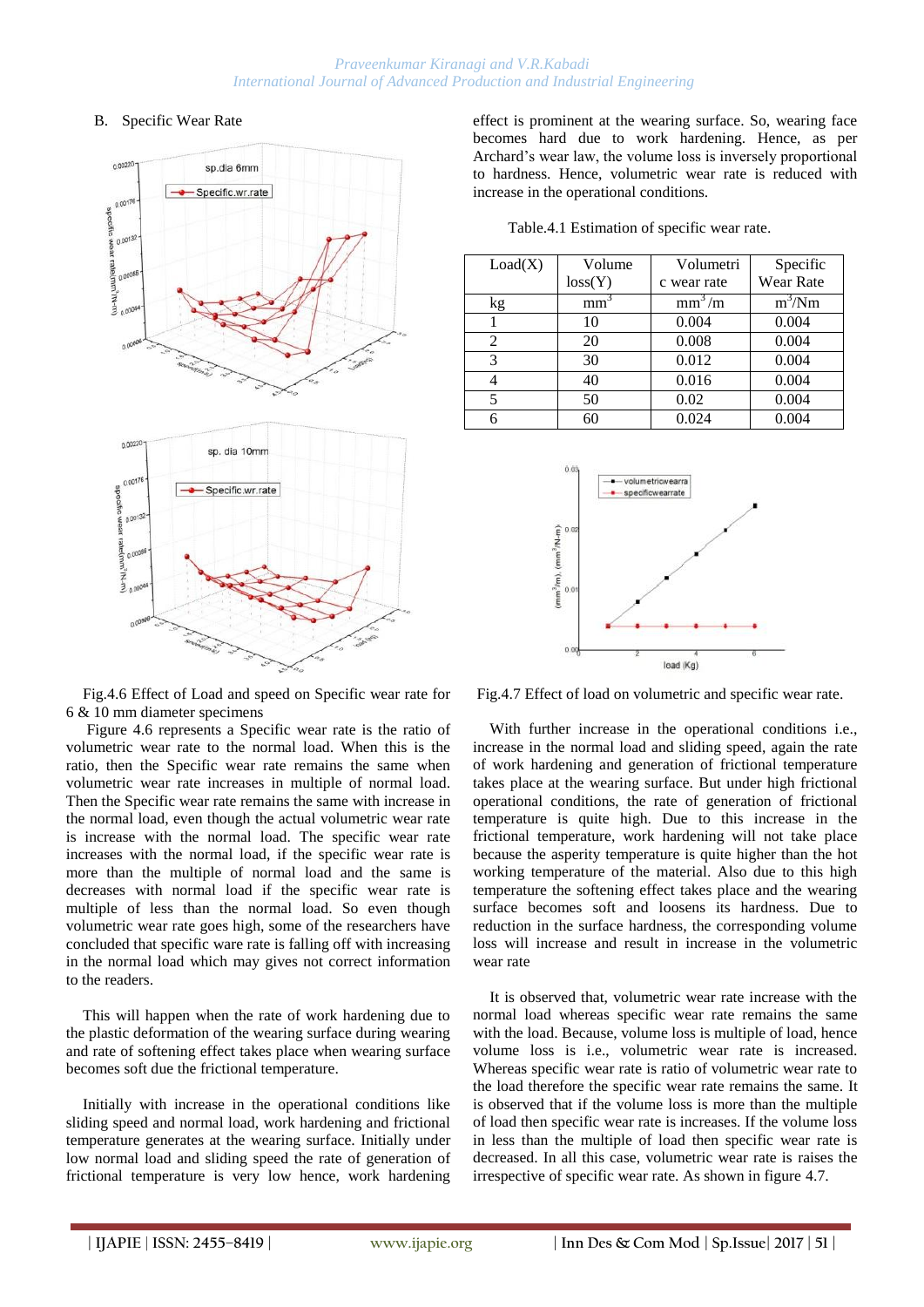### C. Wear coefficient



Fig.4.7 Effect of Load and speed on Specific wear rate for 6 & 10 mm diameter specimens

Figure 4.7 represents Wear coefficient is a dimensionless unit which is directly proportional to the volume loss and hardness of the material during wear and inversely proportional to the normal load and sliding distance. It means it"s an almost volume loss per unit load, if the constant hardness and fixed distance are considered. Usually fixed distance is considered for the estimation of the wear. But hardness values goes on changes with the wearing conditions. Initially under low operational conditions under low frictional temperature conditions, the work hardening is predominant and the hardness value of the wearing surface increase. Whereas under high operational conditions, i.e. under high frictional temperature conditions the wearing surface becomes soft and hardness values decreased.

But during wearing it is not possible to measure the hardness of the wearing surface under high temperature conditions, so almost all researchers consider the original hardness of the material to estimate the wear coefficient and gives not correct idea of the wear measurement. Hence, wear coefficient can"t be considered to estimate the wear rate.

#### D. Normalised wear rate:



Fig.4.8 Effect of Load and speed on normalised wear rate for 6 & 10 mm diameter specimens

Figure 4.8 represents Normalized wear rate is the ratio of volume loss per unit sliding distance to the cross sectional area of the specimen. Normalized wear rate can be considered because it will consider the corresponding cross sectional area of the pin

#### **CONCLUSIONS**

- A. Total height loss should not be considered for the estimation of the wear loss.
- B. Height loss should be considered only during the steady state.
- C. If the short sliding distance considered for the wear then height loss is not the correct wear measurement but weight loss is the correct wear measurement, later it should be estimated to the volume loss by considering it's density.
- D. If the long sliding distance is considered for the estimation of wear, then height loss during steady states only it to be considered and the same should be estimated to the volume loss by considering its cross sectional area.